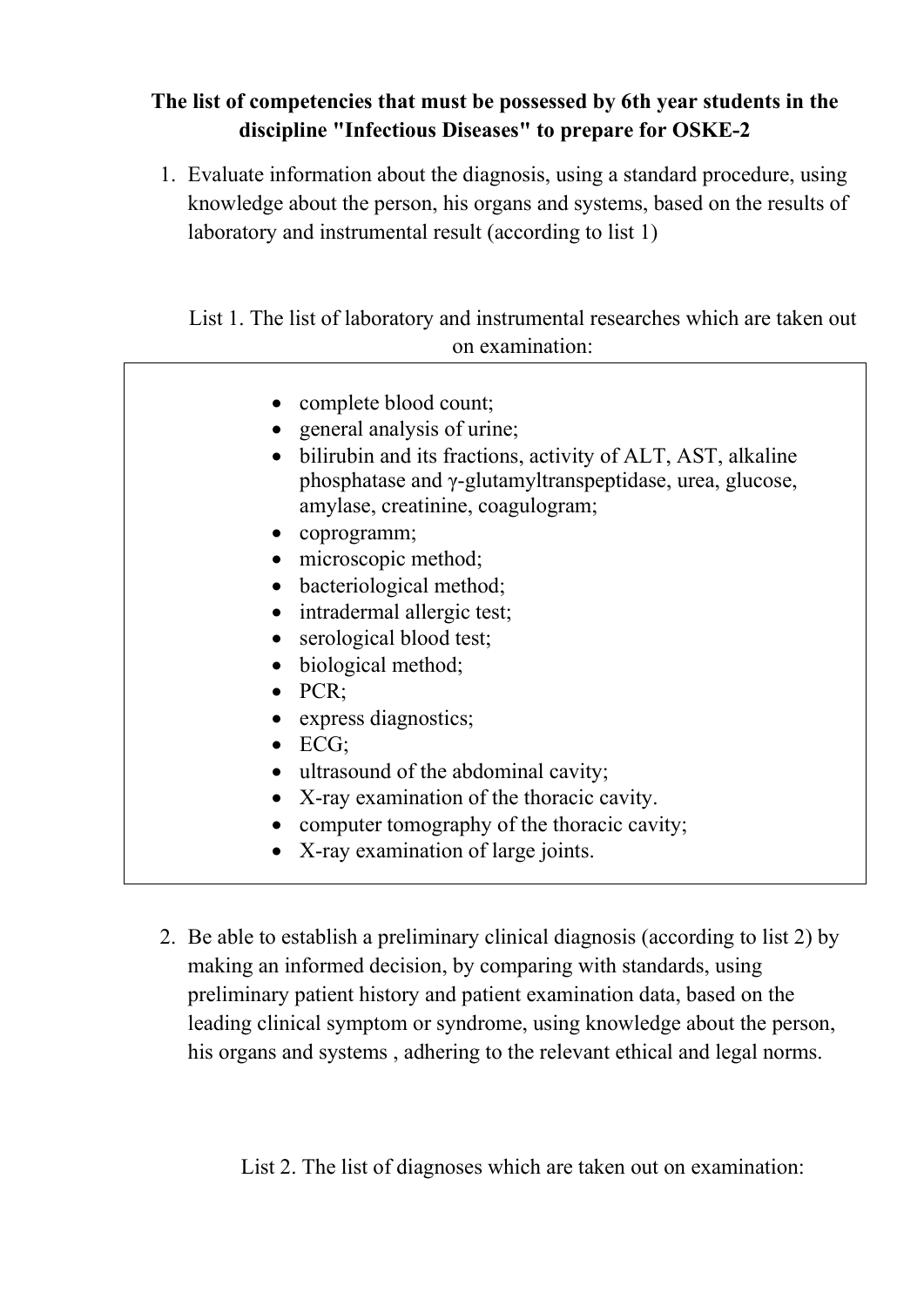- "Cholera":
- "Typhoid fever";
- "Leptospirosis";
- "Hepatitis A";
- "Acute hepatitis B";
- "Influenza";
- "Diphtheria";
- "Tertian malaria";
- "Botulism";
- "Shigellosis";
- "HIV infection":
- "Tetanus";
- "Plague";
- "Erysipelas";
- "Salmonellosis";
- "Rabies":
- "Typhoid fever";
- "Anthrax";
- "Lyme disease";
- "Measles";
- "Coronavirus infection, COVID-19"
- "Tularemia";
- "Acute brucellosis";
- " Acute hepatitis C";
- "Infectious mononucleosis";
- "Toxoplasmosis";
- "Rubella";
- "Chickenpox";
- "Yellow fever";
- "Meningococcal infection: meningococcemia".
- 3. To prescribe laboratory and / or instrumental examination of the patient (according to list 1) by making an informed decision, based on clinical diagnosis, according to standard schemes, using knowledge about the person, his organs and systems, adhering to relevant ethical and legal norms.
- 4. Determine the necessary regime for the treatment of the disease (according to list 2), in a health care facility, at home and at the pre-hospital stage, using